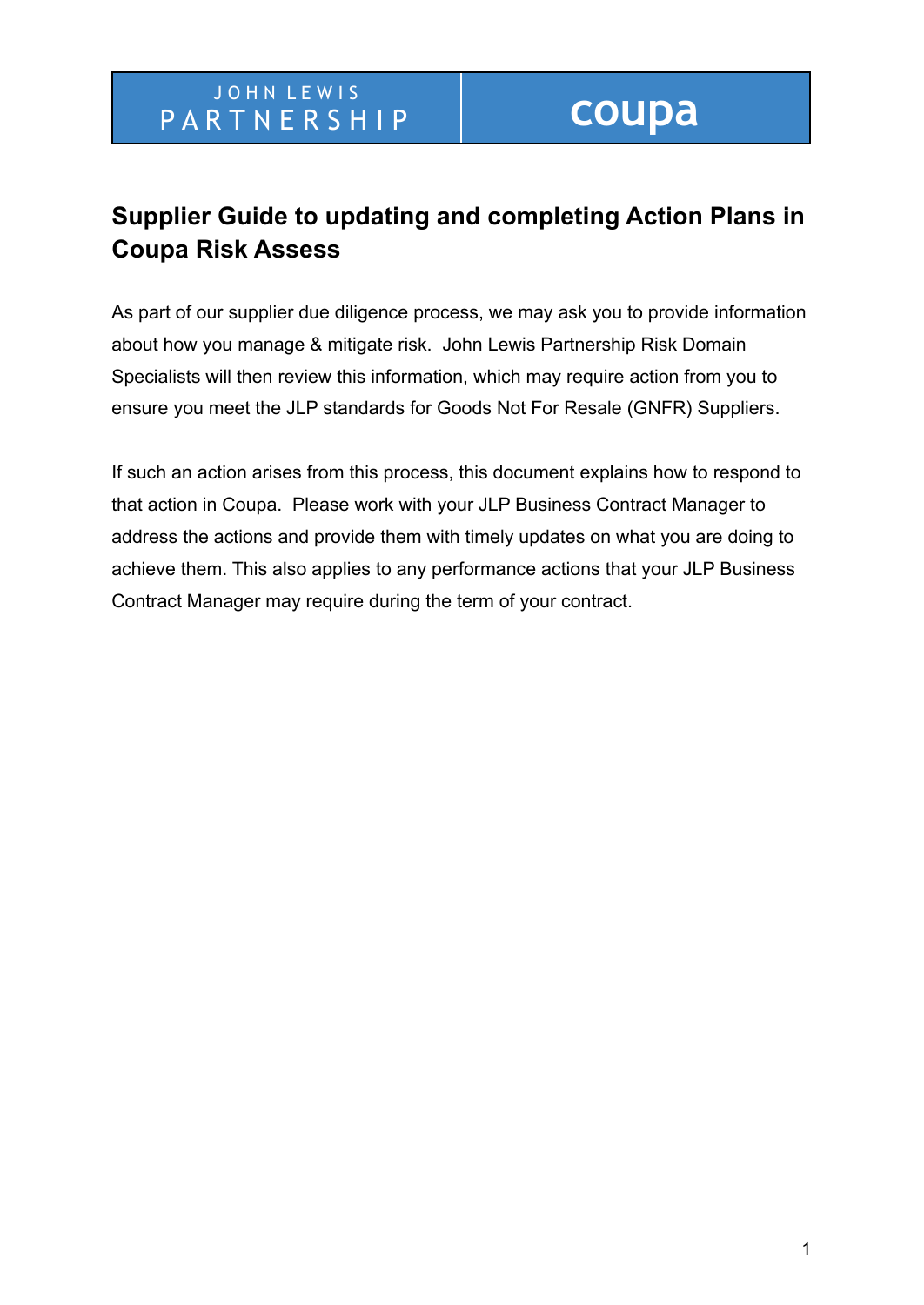### JOHN LEWIS PARTNERSHIP **COUPA**

### **Notification advising of an action to be taken**

When an action is raised you will receive the following notification with details of the action required:



### **How to Login into Coupa Risk Assess**

Link to Coupa Risk Assess: <https://eu.hiperos.com>

If it is the first time you have received an action in Coupa Risk Assess you will be required to create an Account.

You will receive 2 notifications ( Please check your spam folder in case they are in there):

- A link to the [Coupa Risk Assess Portal](https://eu.hiperos.com/Account/Login?ReturnUrl=%2fAccount)
- Authentication code ( which is a temporary password)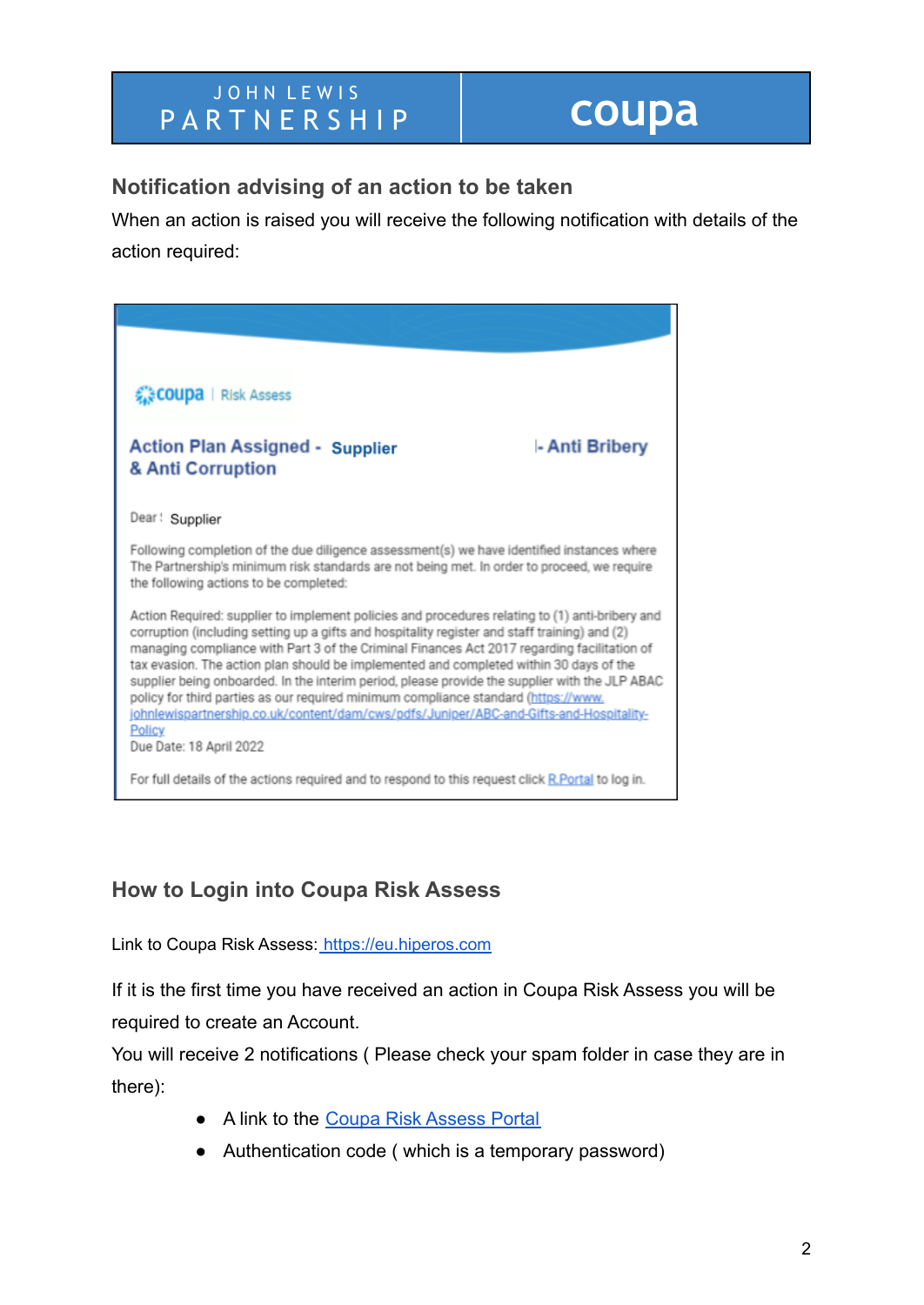# J O H N L E W I S PARTNERSHIP **COUPA**

| <b>Ecoupa</b>                                                                                                                                                                                                                                                                                                                                                                                                                                                                                                                                                                              |
|--------------------------------------------------------------------------------------------------------------------------------------------------------------------------------------------------------------------------------------------------------------------------------------------------------------------------------------------------------------------------------------------------------------------------------------------------------------------------------------------------------------------------------------------------------------------------------------------|
| A Coupa Risk Assess account has been created for you                                                                                                                                                                                                                                                                                                                                                                                                                                                                                                                                       |
| Dear Supplier Name                                                                                                                                                                                                                                                                                                                                                                                                                                                                                                                                                                         |
| A Coupa Risk Assess account has been created for you.                                                                                                                                                                                                                                                                                                                                                                                                                                                                                                                                      |
| Your Username is: wavetwotesting+SSL@gmail.com<br>Please use the link below and the authentication code provided in a separate email with the<br>subject "Your Coupa Risk Assess authentication code" to login to Coupa Risk Assess.                                                                                                                                                                                                                                                                                                                                                       |
| https://eu.hiperos.com                                                                                                                                                                                                                                                                                                                                                                                                                                                                                                                                                                     |
| If you have any questions please contact your administrator at SMT@johnlewis.co.uk.                                                                                                                                                                                                                                                                                                                                                                                                                                                                                                        |
| Thank you for using Coupa Risk Assess!<br>The Coupa Risk Assess Team                                                                                                                                                                                                                                                                                                                                                                                                                                                                                                                       |
| This email was intended for Supplier Name                                                                                                                                                                                                                                                                                                                                                                                                                                                                                                                                                  |
| Coupa Risk Assess - Disclaimer<br>This communication and any files or attachments transmitted with it may contain information that is confidential, privileged, and exempt from<br>disclosure under applicable law. It is intended solely for the use of the individual or entity to which it is addressed. If you are not the intended recipient,<br>you are hereby notified that any use, dissemination, or copying of this communication is strictly prohibited. If you have received this communication in<br>error, please notify us here so that we may take the appropriate action. |
|                                                                                                                                                                                                                                                                                                                                                                                                                                                                                                                                                                                            |

## **Reviewing the action**

1. Once logged in you will be taken to the Dashboard. Click on **Actions** either "**Not Started**" or "**In Progress**":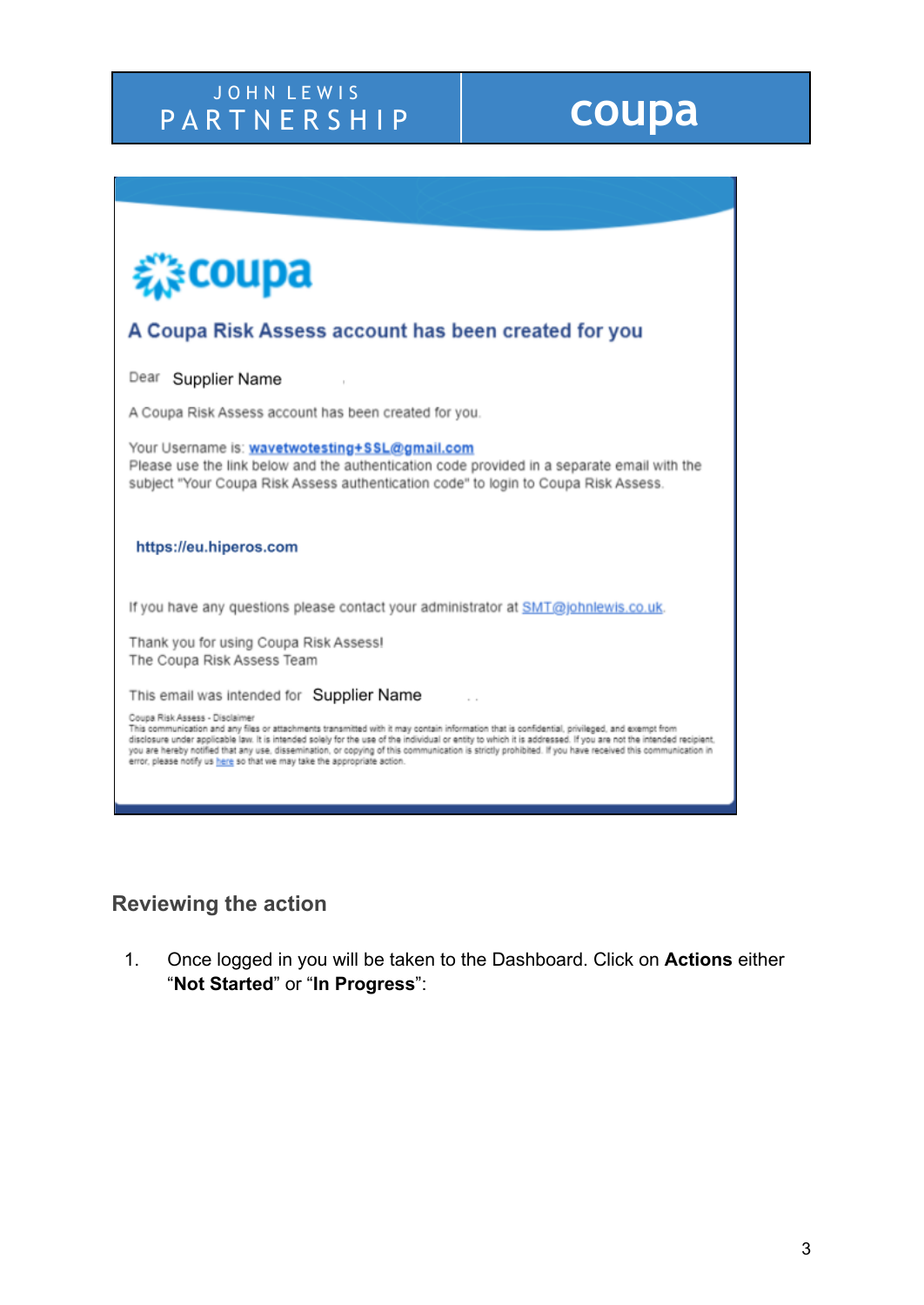### J O H N L E W I S PARTNERSHIP **COUPA**

| Astion Items Personal                |                                    |                                 |                 |              |                       |                                   |                 |                          |                            |                      |                                 |
|--------------------------------------|------------------------------------|---------------------------------|-----------------|--------------|-----------------------|-----------------------------------|-----------------|--------------------------|----------------------------|----------------------|---------------------------------|
| Evaluations:                         |                                    |                                 | Approvals:      |              |                       |                                   |                 | <b>Action Plans:</b>     |                            |                      |                                 |
| <b>You Have</b>                      | 41,898                             | <b>Share Mrs</b>                | <b>You Hove</b> |              | <b>DUMH</b>           | <b>Trin 30</b>                    | <b>You Have</b> |                          | <b><i>U MIL Blaned</i></b> |                      | <b>Black Md</b>                 |
|                                      | <b>8 Due This Week</b>             | <b>Share Mrs</b>                |                 |              | <b>GAINA Required</b> | <b>Trin Str.</b>                  |                 |                          | 2 la Piccess               |                      | <b>Book</b>                     |
|                                      | <b>G Chase Ladier</b>              | <b>Chase May</b>                |                 |              | 0-Harling             | Don Ha                            |                 |                          | 3 Awaiting Approval        |                      | Show Mar                        |
|                                      | <b>Star Mr. N</b>                  | <b>Year Closed Evaluations</b>  |                 | m            |                       | <b><i>Vice Cheed Assesses</i></b> |                 | <b>IRMS MAJN</b>         |                            |                      | <b>Yer: Closed Action Plans</b> |
| <b>Action Plans: In Process</b>      |                                    |                                 |                 |              |                       |                                   |                 |                          |                            |                      |                                 |
| <b>Name</b>                          |                                    | Contest                         |                 | Cortest Type |                       | <b>Suna</b>                       |                 | <b>Earliest Due Date</b> |                            | Aztion Status Aztion |                                 |
|                                      | $\circ$                            |                                 | $\circ$         |              | $\circ$               |                                   | $\circ$         |                          | $\equiv$ $\infty$          |                      |                                 |
| Supplier Name                        | 19947. Risk Actions                | scenario 4, test                |                 | Relationship |                       | to Process                        |                 | 14/04/2022               |                            | m                    | <b>G Very</b>                   |
| Supplier Name                        | 10613 Onboarding Risk Action Plans | <b>Brettshare Solar Limited</b> |                 | Supplier     |                       | <b>St. Process</b>                |                 | 18/04/2022               |                            | п                    | <b>GWW</b>                      |
| $\vert n \vert \vert \ll 1$ , we set |                                    |                                 |                 |              |                       |                                   |                 |                          |                            |                      | $1 - 2$ of 2 items              |
|                                      |                                    |                                 |                 |              |                       |                                   |                 |                          |                            |                      |                                 |
|                                      |                                    |                                 |                 |              | <b>C</b> coupa        |                                   |                 |                          |                            |                      |                                 |
|                                      |                                    |                                 |                 |              |                       |                                   |                 |                          |                            |                      |                                 |

2. Click on **View** to display the action plan items and their status

### **Updating and completing the action**

3. Select the action you want to update:

|   | Change status for selected items: |                       |                     |                                 |                      |
|---|-----------------------------------|-----------------------|---------------------|---------------------------------|----------------------|
|   | <b>Action Item Name</b>           | <b>Status Display</b> | <b>Date Created</b> | <b>Due Date</b>                 | <b>Initiator</b>     |
|   |                                   |                       | $\blacksquare$      | $\mathbb{H} \quad \circledcirc$ |                      |
| o | Anti Bribery and Corruption       | Completed             | 06/04/2022          | 13/04/2022                      | RDS ABAC             |
|   | nformatio                         | In Process            | 06/04/2022          | 17/04/2022                      | RDO, Health & Safety |
|   | Modern Slavery                    | In Process            | 06/04/2022          | 13/04/2022                      | RDS Modern Slavery   |

4. Select "Edit" and add any attachments and notes and click on "Save"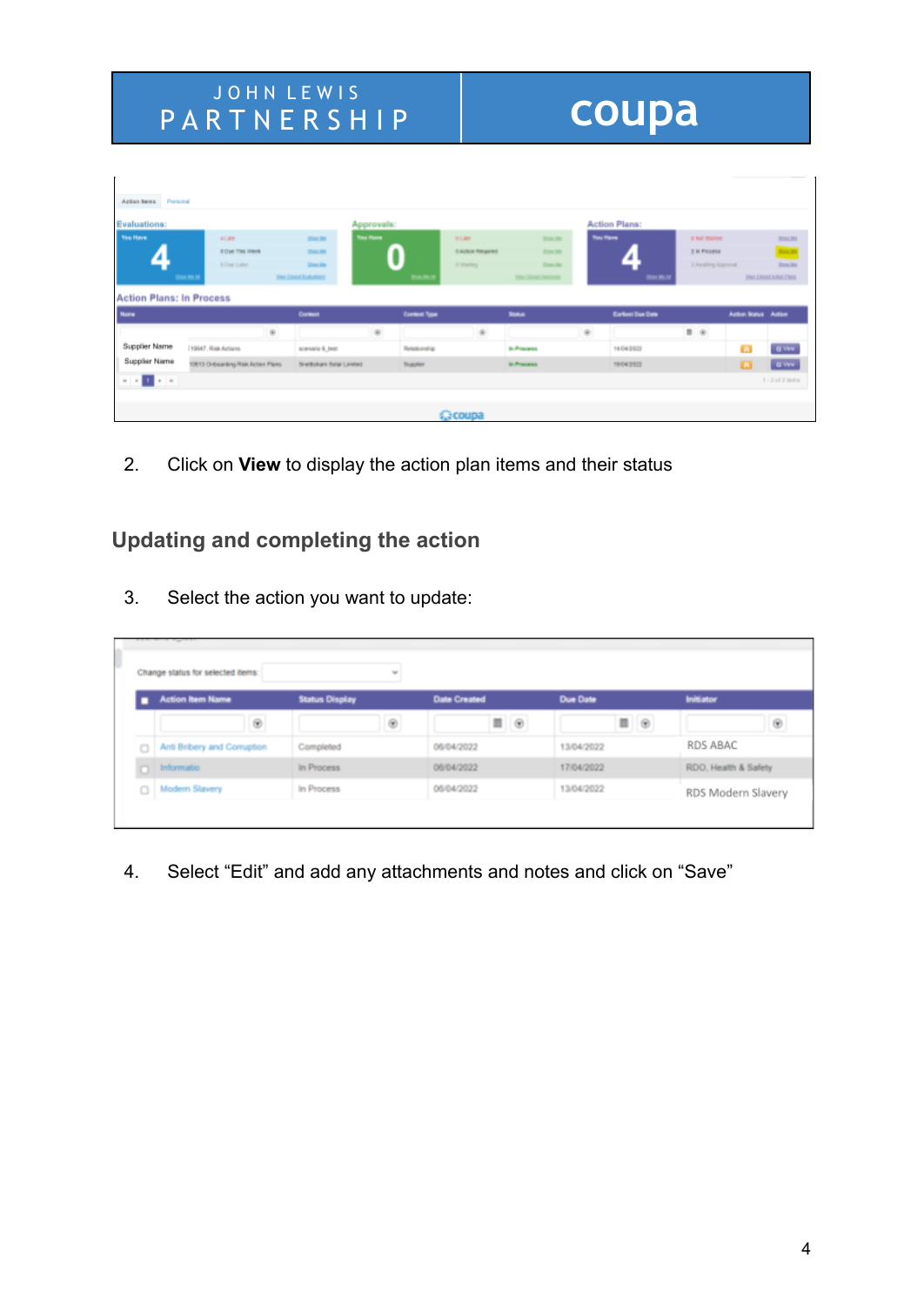| <b>Action Plan Item</b><br>scenario 6 test - Relationship                                                                                    |                                                |                                                            |                     |                               |                       | Close / Edit |  |  |
|----------------------------------------------------------------------------------------------------------------------------------------------|------------------------------------------------|------------------------------------------------------------|---------------------|-------------------------------|-----------------------|--------------|--|--|
| The Partnership - Risk - Modern Slavery                                                                                                      |                                                |                                                            |                     |                               |                       |              |  |  |
|                                                                                                                                              | Initiator: Jacobs, Paul                        |                                                            |                     | Status: In Process            |                       |              |  |  |
| Assigned To                                                                                                                                  | Supplier Name                                  |                                                            | Priority: Low       |                               |                       |              |  |  |
| Assignment: Supplier                                                                                                                         |                                                |                                                            |                     | Past Due: 14/04/2022          |                       |              |  |  |
| Approver:                                                                                                                                    | <b>BCM</b>                                     |                                                            |                     | Organization: The Partnership |                       |              |  |  |
| <b>Action Plan:</b>                                                                                                                          | <b>Supplier Name</b>                           | E10647, Risk Actions                                       | Category: Risk      |                               |                       |              |  |  |
| Action Item:                                                                                                                                 | Modern Slavery                                 |                                                            |                     |                               |                       |              |  |  |
|                                                                                                                                              |                                                | Action Item Description: Introduce Modern Slavery Training |                     |                               |                       |              |  |  |
| Action Required/Request: Work with your contract manager to address Modern Slavery training and how this can be applied to your organisation |                                                |                                                            |                     |                               |                       |              |  |  |
|                                                                                                                                              | Action Taken/Response: (No actions specified.) |                                                            |                     |                               |                       |              |  |  |
|                                                                                                                                              |                                                |                                                            |                     |                               |                       |              |  |  |
| Name                                                                                                                                         |                                                | <b>Description</b>                                         |                     | <b>Created Date</b>           |                       |              |  |  |
|                                                                                                                                              |                                                |                                                            |                     |                               | <b>Add Attachment</b> |              |  |  |
| <b>Created By</b><br><b>Name</b>                                                                                                             |                                                |                                                            | <b>Created Date</b> |                               |                       |              |  |  |
| <b>Service</b><br>Supplier Name                                                                                                              | Modern Slavery Training programme.docx         |                                                            | 11/04/2022 12:45    |                               |                       |              |  |  |

5. Select the relevant Action Plan that is required to be updated and change to "Completed" or "In Progress"

| <b>Available Action Items</b><br>Supplier \name       |                                        | 10613 Onboarding Risk Action Plans |                     |
|-------------------------------------------------------|----------------------------------------|------------------------------------|---------------------|
| Supplier Name                                         |                                        |                                    |                     |
| Change status for selected items:                     |                                        | v                                  |                     |
| <b>Action Item Name</b>                               | Not Started<br>In Process<br>Cancelled |                                    | <b>Date Created</b> |
|                                                       | Completed                              |                                    | $\mathcal{F}$       |
| Supplier Name<br><b>Bribery &amp; Anti Corruption</b> | l- Anti                                | Completed                          | 08/04/2022          |
| Supplier Name                                         | Modern                                 | In Process                         | 08/04/2022          |
| Slavery                                               |                                        |                                    |                     |

- 6. A notification will be issued to the Contract or relationship manager at JLP otherwise known as the BCM. The completed action will need to be reviewed and approved by them
- 7. Please complete the action by the deadline date stipulated